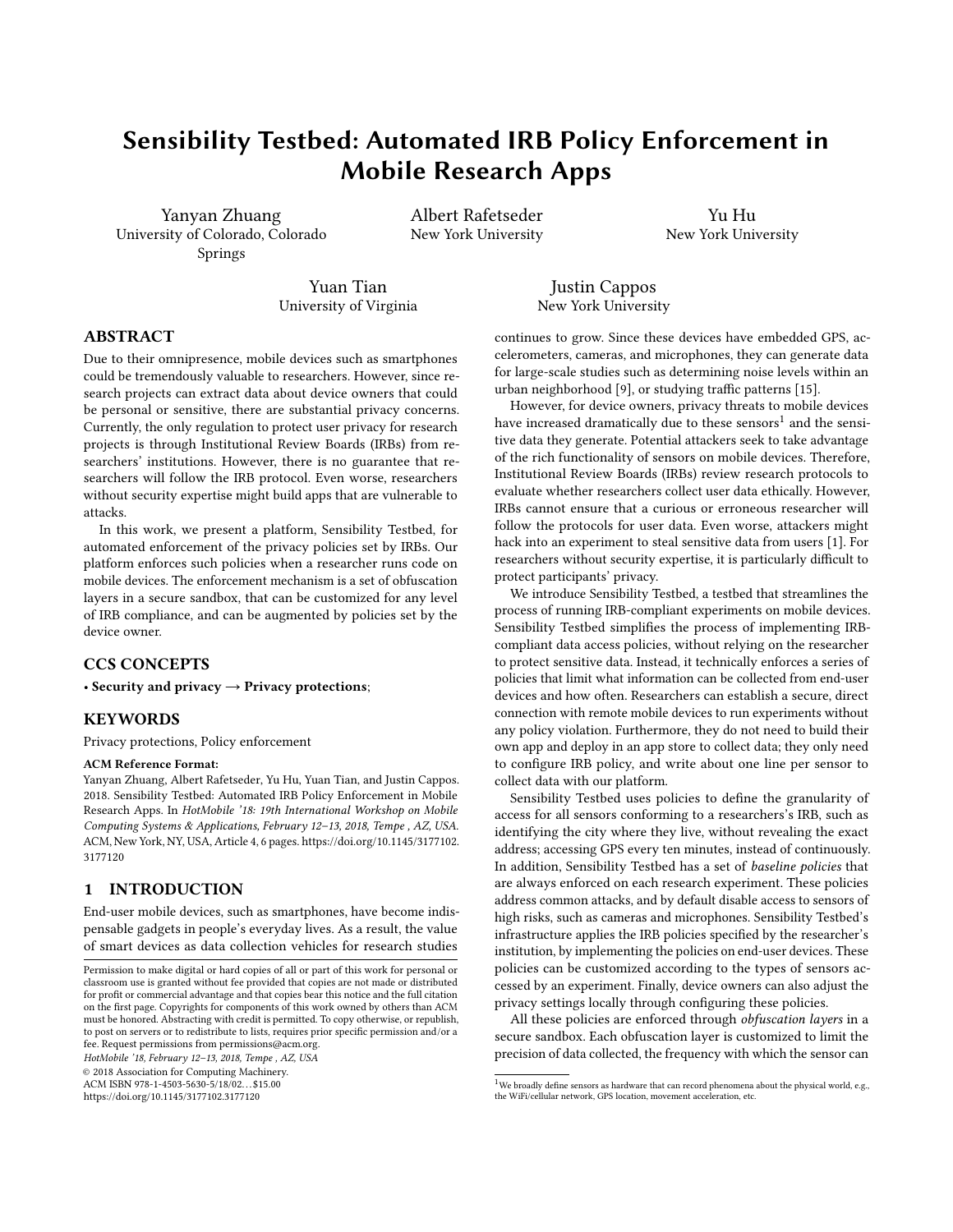be accessed, or both. All obfuscation layers are programmable to meet each device owner's privacy preference, and each institution's IRB requirements.

The contributions of this work are as follows:

- We introduce Sensibility Testbed as a platform for experimentation on mobile devices that enables programmable enforcement of IRB policies.
- We develop and integrate a set of baseline privacy policies into the testbed design that respond to common attack techniques identified in the literature. These policies prevent attackers from accessing private data on personal devices.

# <span id="page-1-0"></span>2 OVERVIEW

In this section, we use an example to show how a researcher uses Sensibility Testbed to conduct an experiment. We assume that Alice, a device owner, participates in a research experiment, while a researcher, Rhonda, wants to run code using a number of devices, including Alice's.

Interaction among different parties. Alice decides to install the Sensibility Testbed app because she altruistically wants to help scientific progress. She may configure the privacy settings in her app, e.g., to block any possible access to her microphone. Once the app is started, an instance of the testbed sandbox (Section [4.1\)](#page-3-0) will be created. At this point, her device is ready for researchers to use.

Rhonda wants to study different cellular technologies in her city. She wants to gather the network type (3G, 4G, LTE, etc.), provider, and signal strength from device owners. Rhonda registers her experiment with Sensibility Testbed (Section [3.3\)](#page-2-0) and enters information about the types of data her experiment requires. Rhonda's IRB protocol specifies that she requires accurate carrier network information, such as cellular signal strength, network type, but randomized cell IDs in lieu of the cell ID that the device is associated with. She also configures that her experiment requires GPS data to be within 30 meters of accuracy for her measurements, and needs to update this information every 10 minutes.

If Rhonda's IRB protocol requests access to sensors in a manner that is equal to or at a coarser level than Sensibility Testbed's baseline policies, her experiment will be immediately approved. If not, Rhonda's experiment will be subject to an additional check at Sensibility Testbed. If approved, Rhonda can deploy her experiment on remote end-user devices (including Alice's), which she can request through Sensibility Testbed. She may start/stop her experiment at any time, and collect the results from the remote devices using an ssh-like console. Even if attacker Eve hacks into Rhonda's experiment, the sensor access will still be blocked except in the manner specified by the IRB and baseline policies.

Threat model. We assume that Rhonda may inadvertently access private data on Alice's devices. However, Rhonda's IRB cannot prevent this because IRB does not know Rhonda's implementation details. Furthermore, an attacker may maliciously compromise Rhonda's experiment to collect data. Sensibility Testbed provides protection against all these threats.

#### <span id="page-1-1"></span>3 TESTBED DESIGN

In this section, we use the example in Section [2](#page-1-0) to explain the design of Sensibility Testbed. We first present an overview of the requirements to build a smartphone testbed, and then describe the detailed design as Rhonda studies the cellular service quality using Alice's device.

#### 3.1 Testbed Requirements

To design and implement a mobile testbed, we have to strike a balance between the security guarantee of code execution, the privacy of device owners, and usability including the programming interface and experiment setup. We summarize the main requirements as follows.

Security Guarantee of Code Execution. To responsibly provide access to smartphones, a smartphone testbed should provide security guarantee for the experiments running on the device. Any experiment should not affect a device owner's normal interaction with the other apps, and should never do any damage to the device's file system, slow down network connectivity, etc.

Privacy Protection and IRB Compliance. An equally important requirement is to provide privacy protections for device owners, and ensure that experiments comply to IRB policies that involve privacy. This prevents researchers from accidentally over gathering data, and further enables a wide range of research that were difficult to perform due to the overhead of IRB.

Informed Consent is one of the foundations of responsible research. It involves having participants understand the overarching goals, procedures, and risks of the research that will be performed on them (or using their data) and for them to indicate their willingness to participate. Appropriate materials must be provided in lay language so that participants can comprehend what they agree to.

Usability. Last but not least, it is crucial to make it easy for researchers to access the testbed and deploy experiments on a variety of devices. This requires a user-friendly interface, as well as a well-designed and well-managed infrastructure.

In the following, we present the design choices we made according to the requirements above.

#### 3.2 Informed Consent

In designing Sensibility Testbed, we note that informed consent need not be done individually for every use of data. It is common in medical research, social sciences, economics, and other fields to simply have participants opt in for their data to be used for research purposes related to that field, especially in cases where the research involves low or no risk for participants. We have already obtained IRB approval for Sensibility Testbed to use a similar structure, where participants opt in to computer science research with low to no risk for participants. Therefore, Alice consents to provide access to researchers like Rhonda to run IRB-approved experiments on her devices. Meanwhile, Rhonda is bound to the IRB agreement of her institution, and is also bound by the policies of Sensibility Testbed.

3.2.1 Device Owner Policy. Also part of informed consent is that device owners can control how information is gathered from their devices. For example, Alice can opt out of individual experiments, disable or stop all experiments at any time. Furthermore, she can control, in a more precise manner, how sensors are accessed on her device, in a way she is comfortable with. The device owner's policies supersede any policies set by researcher's IRB. For example, if Alice disallows access to her microphone, then Rhonda's experiment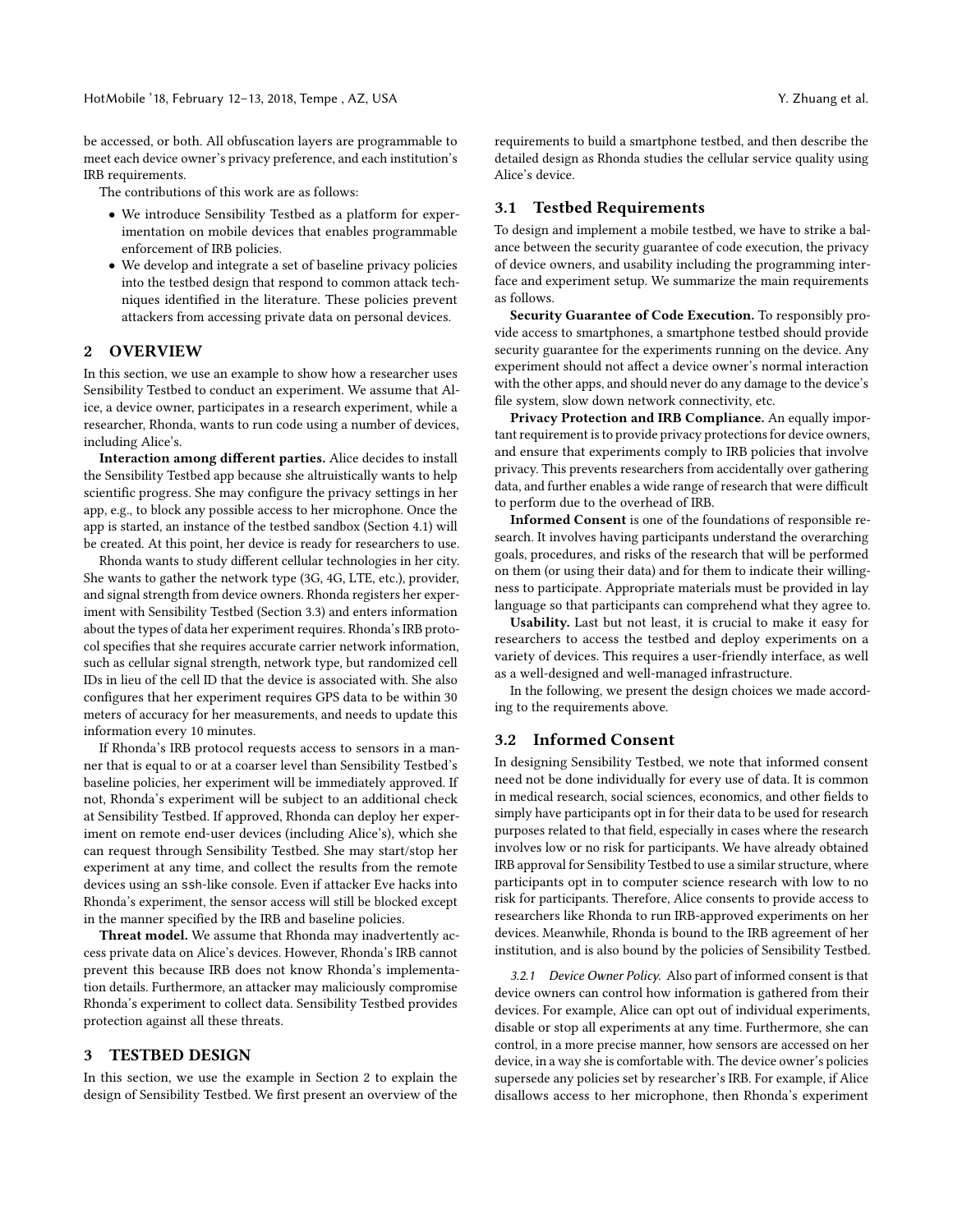<span id="page-2-1"></span>

| Privacy concerns                       | Sensor data                                                                                                                      | Baseline policies <sup>†</sup>                                                                         |
|----------------------------------------|----------------------------------------------------------------------------------------------------------------------------------|--------------------------------------------------------------------------------------------------------|
| Low risk.                              | Battery status (charging/discharging), temperature, technology, health (good/overheat),<br>battery level, voltage, plug-in type. |                                                                                                        |
|                                        | Bluetooth scan mode, state (enabled/disabled).                                                                                   |                                                                                                        |
|                                        | Cellular network roaming status, SIM card status (ready/absent), phone status<br>(idle/busy), signal strength.                   | Full precision, round-up (if numeric), or constant.                                                    |
|                                        | Location service provider.                                                                                                       |                                                                                                        |
|                                        | WiFi link speed, association state, nearby routers' frequency, signal strength.                                                  |                                                                                                        |
|                                        | Vibrate mode, screen settings (on/off, brightness, timeout), media/ringer volume.                                                |                                                                                                        |
| Prevent keyloggers and                 | Motion sensors: accelerometer, gyroscope, magnetometer, orientation, ambient light,                                              | Full precision, round-up, random rotation, constant; re-                                               |
| activity tracking.                     | etc.                                                                                                                             | strict access frequency.                                                                               |
| Prevent locating a device.             | Latitude, longitude, altitude.                                                                                                   | Approximate to the nearest zipcode region, or<br>city/state/country center; restrict access frequency. |
|                                        | Nearby Bluetooth device names.                                                                                                   | Hashed device names; restrict access frequency.                                                        |
|                                        | Cellular network cell ID, neighboring cell ID(s).                                                                                | Randomized ID; restrict access frequency.                                                              |
|                                        | Cellular network operator ID and name, country code, area code.                                                                  | Hashed ID, names, and code; restrict access frequency.                                                 |
|                                        | WiFi connection information (SSID and MAC address of currently connected router).                                                | Hashed SSID, randomized MAC address; restricted                                                        |
|                                        | WiFi scan result (nearby WiFi routers' SSIDs and MAC addresses)                                                                  | access frequency.                                                                                      |
| Prevent identifying a<br>device owner. | Bluetooth MAC address, local name.                                                                                               | Randomized MAC address, hashed device names.                                                           |
|                                        | Cellular device ID, incoming number.                                                                                             | Randomized ID and number.                                                                              |
|                                        | WiFi connection information (device MAC address, IP address).                                                                    | Randomized MAC address, hashed IP address.                                                             |
| Prevent video/audio<br>recording.      | Take pictures, record videos using a camera.                                                                                     |                                                                                                        |
|                                        | Voice record using a microphone.                                                                                                 |                                                                                                        |
| Prevent actions for owner.             | Scan barcode, search, etc., using an Intent.                                                                                     | Disabled.                                                                                              |
|                                        | Send/receive messages, delete messages, dial/pick up phone calls.                                                                |                                                                                                        |
| Protect owner's contacts.              | Contact list of the device owner in an address book.                                                                             |                                                                                                        |

†This lists the policies at publication time. Policies need to be adjusted as new threats emerge.

Table 1: Sensibility Testbed's baseline policies for sensor data.

cannot get access to Alice's microphone, even if the IRB policy at Rhonda's institution allows the access.

#### <span id="page-2-0"></span>3.3 Researcher Specifies IRB Policies

Before conducting any experiments, Rhonda first registers an account with Sensibility Testbed. The testbed sets up the relevant IRB policies that must be enforced on remote devices on behalf of Rhonda.

To register an experiment, Rhonda must indicate the precision and frequency at which Rhonda's IRB protocol allows her experiment to access each sensor. The list of sensors and their available policies defined by Sensibility Testbed are in Table [1.](#page-2-1) Each policy can be further customized. Rhonda sets the policies by specifying that her experiment can (1) read location information from devices with accuracy within 30 meters, (2) read accurate cellular signal strength and network type, but use randomized cell IDs, and (3) get location and cellular network updates every 10 minutes. Lastly, she specifies the experiment duration, after which the testbed deletes her experiment. All the information above is checked against the approved IRB certificate to ensure that the policies are consistent. This information is used to define obfuscation layers that enforce technical restrictions for her experiment. These obfuscation layers cannot be bypassed.

When an account is approved, Rhonda can request a number of mobile devices for her experiment through the testbed. If Alice's device (among other devices) is discovered by the testbed, Sensibility Testbed assigns a sandbox on her device to Rhonda's account, in which Rhonda's experiment will run. The testbed then creates access policies for Rhonda's experiment in accordance with her specified IRB policies, and deploys them on Alice's device.

3.3.1 Baseline Policies. Sensibility Testbed uses baseline policies to prevent common privacy and security attacks, as listed in Table [1.](#page-2-1) The baseline policies disable highly sensitive sensors, such as cameras and microphones. Additionally, the baseline policies disable intrusive actions such as making phone calls, scanning a barcode on behalf of the device owner, or accessing an address book, and so on.

Furthermore, the baseline policies obfuscate some common privacy risks: (1) identifying a device or its owner via, e.g., MAC address and device ID; (2) locating a device through cell IDs, WiFi SSIDs, etc.; and (3) inferring keys strokes and activities of a device owner using motion sensors such as accelerometers and gyroscopes. For example, the policies enforce randomized MAC addresses in a Bluetooth or WiFi network, and approximated location coordinates, as well as controlling the frequency of access to motion sensors. Note that keyloggers and activity trackers are more effective when the access frequency to motion sensors is high [\[10,](#page-5-4) [14\]](#page-5-5).

Finally, there are low-entropy sensors like battery status and WiFi link speed whose privacy impact is small. Access to them still must be requested through the IRB process, as the goal is to minimize the privacy risk for device owners whenever possible.

Sensibility Testbed's baseline policies are set to appropriate levels to protect against known attacks today. However, these levels will need to change over time as new attacks emerge, making the baseline policies stronger over time.

3.3.2 Policy Hierarchy. Device owner's policies are always applied first. Following this, the baseline policies for the experiment are used. Then the experiment-specific IRB policies are put into place. The experiment code is subject to all policies. The ability to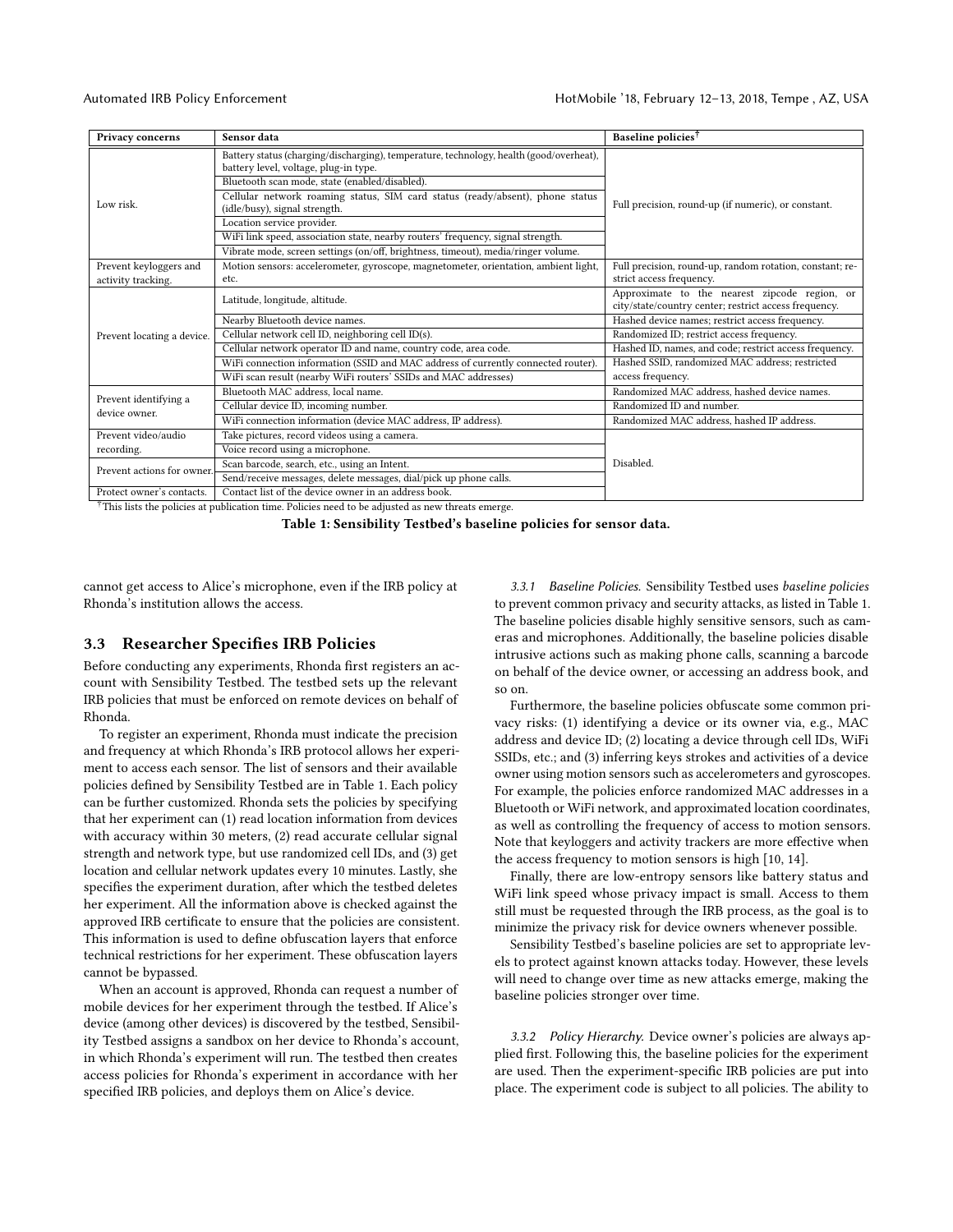combine policies makes it easy to create complex policies. Next, we introduce how these policies are implemented.

#### 4 IMPLEMENTATION

We describe the implementation details of Sensibility Testbed, including its secure sandbox, and the way to enforce privacy policies as described in Section [3.](#page-1-1)

#### <span id="page-3-0"></span>4.1 Secure Sandbox

The sandbox in Sensibility Testbed provides a programming language interface equipped with system calls for networking, file system, threading, locking, logging, and most importantly, sensors. Every system call is strictly sanitized to preserve consistent behavior across different OSes, and to avoid exploitable vulnerabilities. Additionally, the sandbox can interpose on system calls that use resources, such as network, disk I/O, and sensors, and prevents or delays the execution of these calls if they exceed their configured quota. The details of the sandbox implementation can be found in our prior work [\[3\]](#page-5-6).

# 4.2 Policy Enforcement

Rhonda's IRB policies are implemented as obfuscation layers, with each layer enforcing an access control policy over a sensor. The sandbox provides a list of system calls, such as get\_location(), get\_accelerometer(). The sandbox can also control the behavior of these calls using system call interposition [\[3\]](#page-5-6). Each obfuscation layer is thus implemented as template code, pre-loaded in each sandbox, and can be instantiated with parameters from Rhonda's policy specification to interject a system call. Each obfuscation layer defines one or two of the following categories of policies.

4.2.1 Reducing Data Precision. As an example, to obfuscate Alice's location to a nearest city, the obfuscation layer conceptually takes these steps:

```
define get_city_location():
 # call the full-precision get_location function
exact_location = get_location()
 # look up city corresponding to the exact location
```
city\_location = find\_closest\_city(exact\_location)

#### return city\_location

The function first retrieves the device location at full precision. It then returns the closest city as the obfuscated device location. In every sandbox that Rhonda can access, each function call to get\_location is interposed and then replaced by a call to get\_city\_location. This is achieved in a transparent and nonbypassable way, much like a derived class can override its parent class's implementation of a method.

4.2.2 Restricting Data Access Frequency. When an experiment attempts to use a sensor more frequently than the given threshold allows, the obfuscation layer pauses the code for as long as required to bound it, on average, below the threshold. The code of a rate-limiting obfuscation layer for accessing an accelerometer is as follows.

```
define rate_limited_accelerometer(pause_time):
```

```
# pause the code for a time threshold
```
<span id="page-3-1"></span>

Figure 1: Accelerometer data based on different activities.

lock.acquire()

```
while (current_time < next_allowed_access_time):
pause
```
# update time threshold for next sensor access next allowed access time =  $\setminus$ current\_time + pause\_time lock.release()

# call the original get\_accelerometer function accelerometer = get\_accelerometer() return accelerometer

The rate-limiting code ensures that enough time has elapsed before the accelerometer is accessed. Note that locking is necessary to prevent race conditions among different threads that try to access the sensor at the same time. Access frequency is controlled by pause\_time, a parameter determined by Rhonda's IRB policies. After enough time has elapsed, the code accesses the accelerometer, and returns its reading. When this obfuscation layer is in place, all calls to get\_accelerometer() will be replaced by rate\_limited\_ accelerometer(pause\_time).

4.2.3 Policy Stack. Different sets of policies can be customized as a policy stack. In this stack, every layer inherits the policy defined by its ancestor layers, with the exception of the lowest layer (the sandbox kernel). The experiment runs at the top of the policy stack, inheriting all the policies defined by the lower layers. Each policy stack acts as a set of filters for different sensors, through which sensor calls must pass before being accessed by a sandboxed program.

#### 5 EVALUATION

The mobile testbed in this work serves two purposes: providing resources for conducting research experiments, and protecting endusers' privacy. Since it is difficult to evaluate the Sensibility Testbed IRB workflow from a researcher's point of view, we discuss technical issues as well as the system's usability and practicality.

Q1: Do the proposed privacy policies effectively protect device owners in research experiments? Here we provide an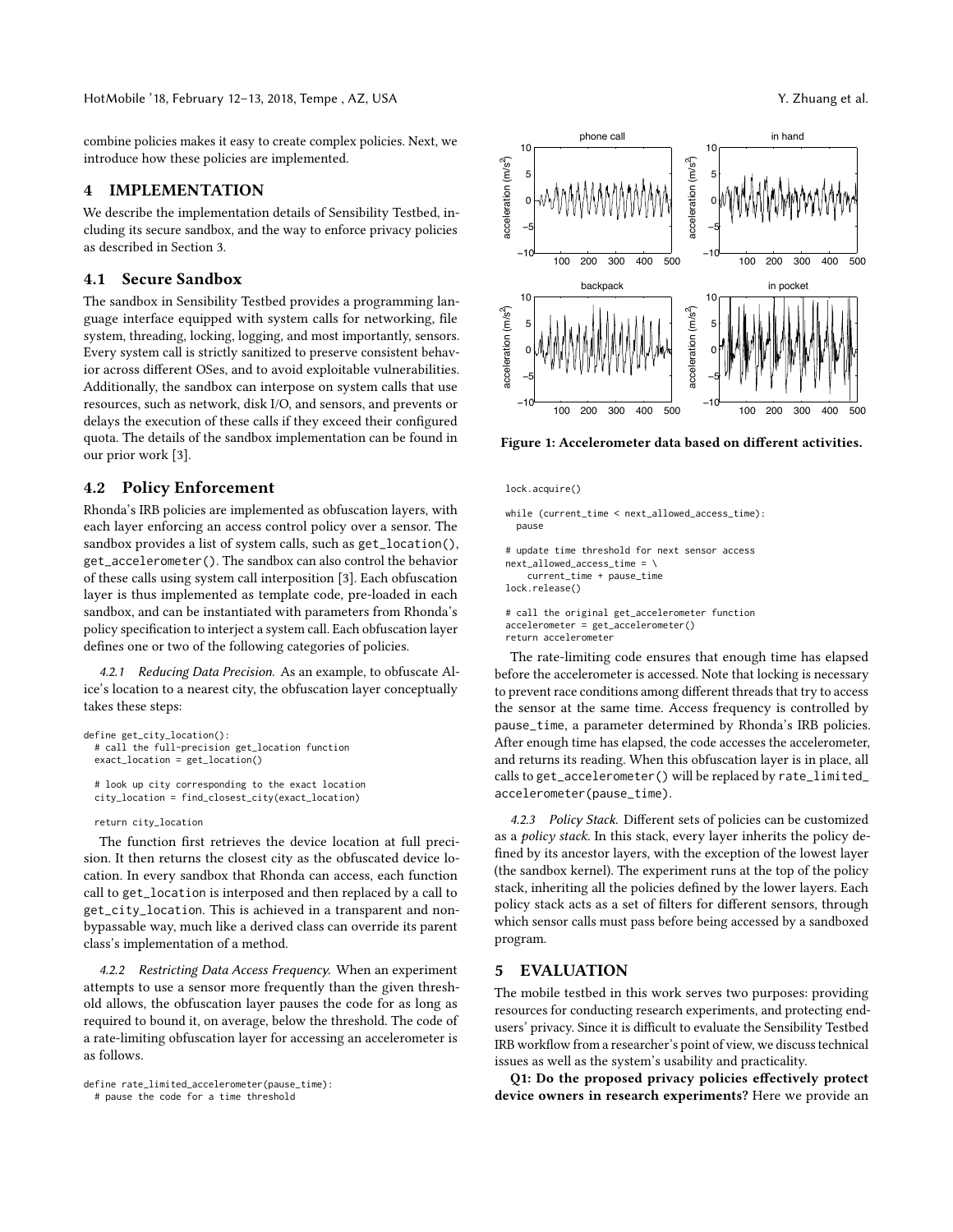example where an adversary uses an accelerometer to infer a device owner's everyday activities. We show that a Sensibility Testbed policy can effectively prohibit such activity tracking.

Activity tracking. A user's activities, such as reading text messages or emails, making a phone call, or carrying the phone in a backpack, are reflected by motion sensors. These sensors do not require permission from the device owner to access, therefore attacks using them are more difficult to detect and prevent. Figure [1](#page-3-1) shows the accelerometer data patterns of a device owner when the access rate is 50 Hz. The x-axis is the number of samples, and the y-axis is the accelerometer data with the gravity removed. From this figure, a device owner's activities can be inferred by detecting periodic maxima in the magnitude of acceleration. These maxima can also be used to segment the data into individual steps, which provide a signature that is unique to each device owner and the specific activity. For example, when the device is placed in the owner's pants pocket, for each pair of steps, the data will show a large spike and a smaller spike due to leg swings. Nevertheless, when the signal is reduced to below 25 Hz, every pattern that we saw looks like the one when the device is held in hand.

Policy enforcement. To test the effectiveness of policy enforcement, we recruited 16 device owners and asked them to carry their phones in each of the four modes. The raw accelerometer data rate from their devices varied from 50 to 100 Hz. We subsampled the raw accelerometer data with rates from 20 to 50 Hz. Each activity's tracking accuracy with different access rates are shown in Figure [2.](#page-4-0)

There is a sharp decline in the tracking accuracy when the access rate drops below 25 Hz. At this rate, it is impossible to distinguish the activity of the device owner, as all patterns become similar to the reference pattern when the device is held in hand. Thus, in Figure [2](#page-4-0) the accuracy when the phone is held in hand is always greater than zero. To prevent activity tracking, Sensibility Testbed sets a baseline policy to restrict motion sensor's frequency to below 25 Hz.

Q2: What utility does restricted data provide? We showed above that privacy policies effectively prohibit tracking a user's activities. However, the rate-limited data still suffices for many other applications, e.g., the accelerometer data reduced to 25 Hz can be used for pedometry, as one can still differentiate one step from another in the accelerometer data.

In another experiment, Sensibility Testbed was used by a high school student as part of a vehicle data collection project. The student connected his device to the on-board diagnostics (OBD) sensor interface in a car, and used Sensibility Testbed to capture data, such as fuel consumption, pressure, mileage, and engine RPMs. The student then drove around the NYC area and used this data to derive information about traffic patterns [\[13\]](#page-5-7). Even when the location was restricted to a ZIP code area, the data allowed him to make inferences about traffic conditions, when combined with information about the weather or large gatherings at entertainment venues, and to predict possibly hazardous road conditions.

While it is an open question that whether the policies using obfuscation may affect the accuracy of an experiment, we plan to carry out more studies like the ones above, to investigate such a privacy-functionality tradeoff.

Q3: Is Sensibility Testbed effective for developing sensorenabled experiments? In the past, we have hosted hack-a-thons

<span id="page-4-0"></span>

Figure 2: Accuracy at different resampling frequencies.

co-located with the IEEE Sensors Applications Symposium (SAS) [\[2\]](#page-5-8). This conference attracts a diverse community of researchers that use sensors in their research. The vast majority of participants come from other scientific disciplines than computer science. Each time we have had about twenty participants spend a day of the conference building applications using Sensibility Testbed. None of the participants had any prior experience with our platform.

Researchers implemented code that they tested in the same day. Despite only knowing about Sensibility Testbed for roughly six hours, many researchers built many interesting and complex applications. These included applications for navigating between conference rooms using WiFi connection information, and monitoring battery information and turning off WiFi and Bluetooth when battery level is low. Among all the 25 teams we had, only one group did not finish the application development.

#### 6 CHALLENGES

During the implementation and evaluation of Sensibility Testbed, we observe the following research challenges, which we will leave to our future work.

# 6.1 Accessing Personal Data

Due to privacy considerations, Sensibility Testbed deliberately disallows access to personal data stored on the phone (such as performing research using the device owner's phone book), or introspection into the mobile OS. We consider the obfuscation techniques presented in this paper valid for these resources as well. However, interesting approaches for querying privacy-preserving database would be helpful to improve the utility of the testbed.

### 6.2 Technical Challenges

Sensibility Testbed is designed to minimize the privacy repercussions of smartphone research by limiting an experiment's access to sensors. However, this does not guarantee that the existing obfuscation layers and configurations will always be able to address adequately all possible privacy concerns. Therefore, we anticipate that the baseline policies will need to adapt over time. Additionally,